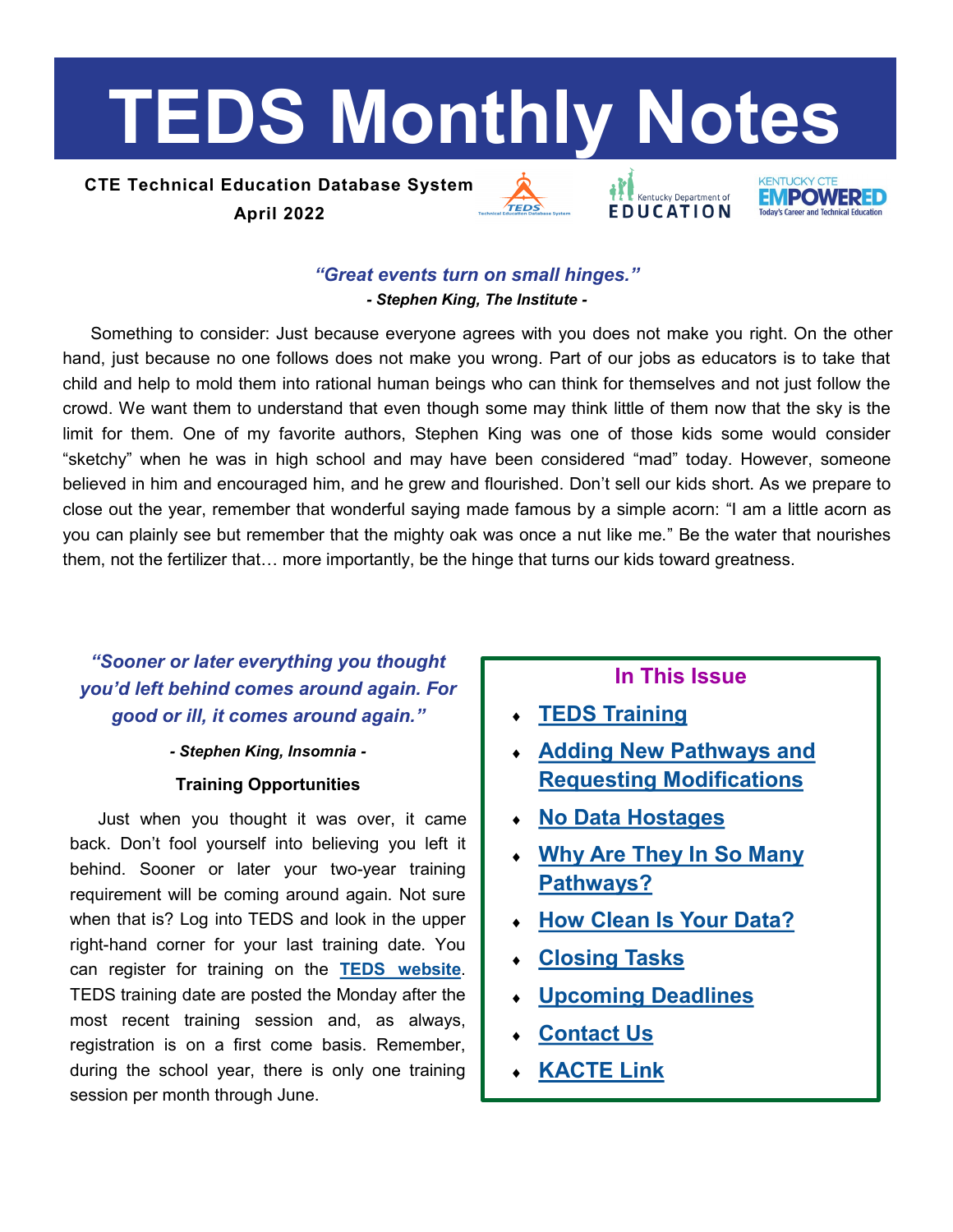#### *"Go then, there are other worlds than these."*

#### *- Stephen King, The Gunslinger -*

#### **Adding New Pathways and Modification Requests for 2022-2023**

<span id="page-1-0"></span>Did you feel that? The world is moving on. Maybe your school has decided to move along with it, but you are missing something: A new pathway to show the way. We have provided a step-by-step guide for how to **[Request to ADD or REMOVE a Pathway](https://education.ky.gov/CTE/teds/Pages/TEDSStepbyStep.aspx)**. Just remember: if you want to add the pathway before the other world of 2022-2023 appears, you will need to complete this process before September 1, 2022. Now is your chance. Help your students be prepared for the other worlds that will exist beyond what we know today.

## *"The truth is in the details."*

#### *- Stephen King, Duma Key -*

#### **No Data Hostages**

Details, details, details. We try to explain that details matter in all things. Details matter in punctation (e.g., "Let's eat, Grandma", vs. "Let's eat Grandma"). Details matter in general grammar (e.g., "there", "their", "they're"). details matter even more in data. It can be the difference between having or losing funding. The truth is that we must read and follow guidelines and instructions. The truth is that we must ensure the accuracy of our data. Poor attention to detail can cause a student who is eligible to take an EOP or to get articulated credit to miss the opportunity. Let's be on top of the details so we do not have to deal with an ugly truth. You don't want to have to explain to a family that their student did not get an earned opportunity because of the truth in the details.

## *"Everything's a lot tougher when it's for real. That's when you choke. When it's for real."*

#### *- Stephen King, It -*

#### **Why Are They In So Many Pathways??**

Many ideas seem good when they are conceived. The problem is when they are put into practice. That's when it gets real. Everything's a lot tougher when it's for real. That's when you choke. When it's for real. That's when our kids can choke, too. As we review TEDS data, we have noticed that some kids are enrolled in as many as 20 plus pathways. It appears that some schools and districts are enrolling kids in every pathway connected to any course they take. Some don't realize they are doing it and others consider it "hedging their bets". Either way it presents a series of problems when the data is reviewed (when it gets real). A few of the reason include

- Inaccurate pathway enrollments create inaccurate data that is then publicly presented
- Students are not likely to take so many assessments
- Every instance of being a concentrator creates a test ticket which can become a potential test security risk

Don't wait until it gets real. Take note of your student's pathways. Know why they are in it/them, let it be their decision and help make sure there are not so many that they might choke.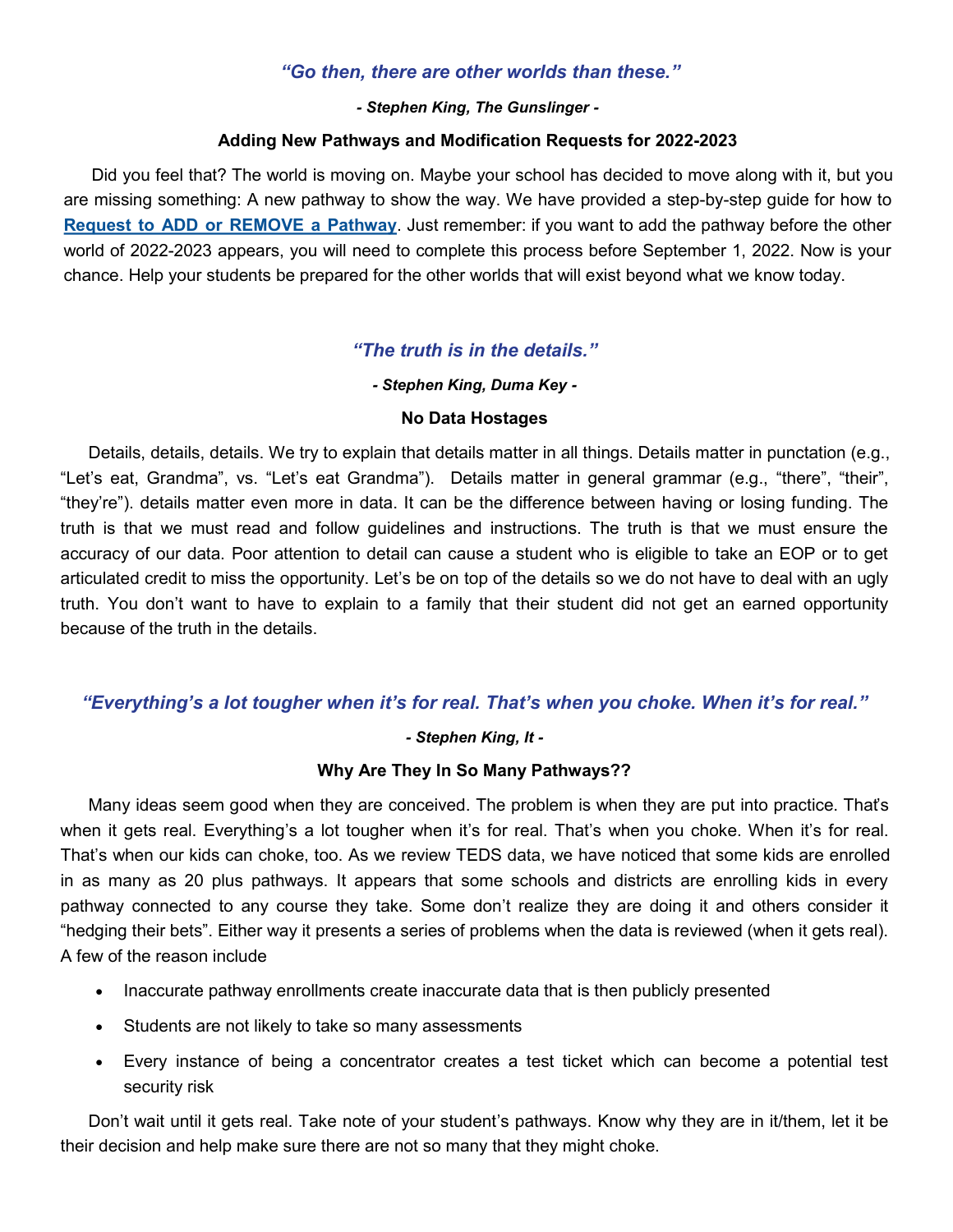# <span id="page-2-0"></span>*"The world, although well-lighted with fluorescents and incandescent bulbs and neon, is still full of odd dark corners and unsettling nooks and crannies."*

#### *- Stephen King, Firestarter -*

#### **How Clean Is Your Data?**

We live in a wonderful world. Although we strive to keep the CTE world well-lighted with fluorescents and incandescent bulbs and neon, it is important that we continue to help keep the disturbances to a minimum. In order to ensure our data is accurate and well-lighted, we must know what is expected.

Here are some ways to reduce the odd dark corners and unsettling nooks and crannies:

- When students are enrolled in pathways, the correct credit hours must be posted. Then, **they must be updated when anything about the student record changes.**
- When a student earns an industry certification for their chosen pathway, it should be properly entered in TEDS the same school year it is earned.
- Once a student meets the definition of concentrator, that should be properly noted in IC and imported into TEDS when it happens. Do the same if that status changes back to exploring.

# *"Memory is the basis of every journey."*

#### *- Stephen King, Dreamcatcher -*

#### **Closing Tasks**

It's not too early to start looking at your data. First, hopefully, you are not doing this work alone. When we advise each school to have at least two users and the district to have two different users for TEDS, it is for the purpose of ensuring no one person gets burned out and to ensure there is a "partner in crime" watching your back. Having someone to double check our work is a good thing. When our memory kicks in, we know what we want and, once we think we have it, our view does not change. It is incredibly important that you check and double check your data. Someone else looking along with you can help ensure we are on an enjoyable journey and not one fraught with peril. TEDS automation will try to process whatever data is provided. Don't leave this process to memory alone. Commit to checking the following:

- **School deadline.** Do you know when your school's Infinite Campus will close for the year? If you don't know, find out. You need to complete your last export before that date.
- **Credits**. Make sure what is in TEDS has been updated to match the transcript (through your final export/import process) at the end of the year BEFORE you leave for the summer.
- **Student Objective**. Again, make sure what is in TEDS has been updated to match the TEDS tab in IC (through the export/import process) Is this student exploring or a concentrator? Are you sure?
- **Industry Certifications.** Have all attempts at industry certifications been entered in TEDS? Have all the teachers verified that they have provided all information?

**Small print, part 1**: you cannot remove an end date on the TEDS tab in IC unless the student is currently enrolled in a class in that pathway.

**Small print, part 2**: if you do remove the end date on the TEDS tab in IC then try to put it back, it will not stop the student from being active in TEDS and will be counted as a data violation and possibly a funding violation